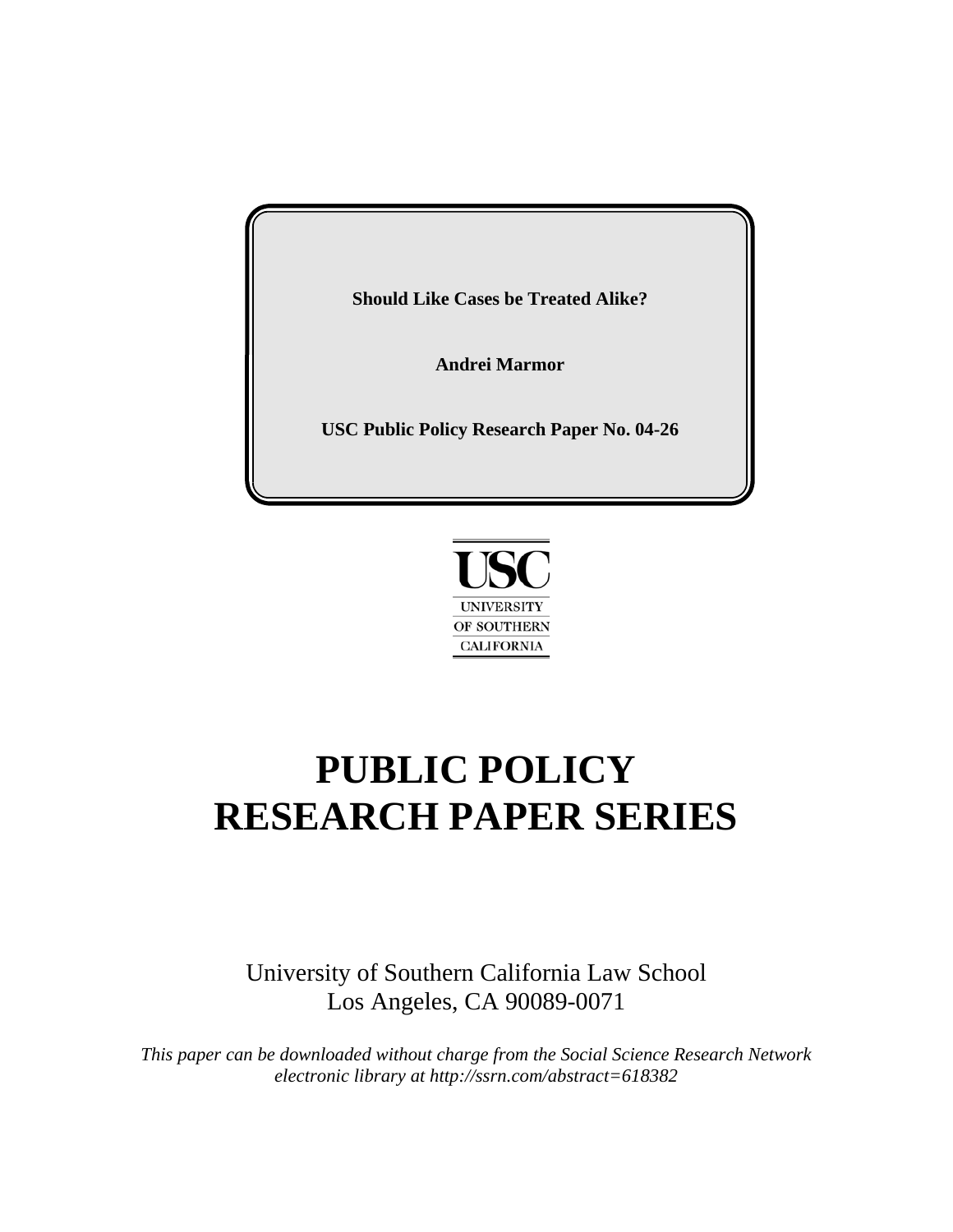## **Should Like Cases Be Treated Alike? Andrei Marmor<sup>1</sup>**

It is a familiar slogan in legal circles that "like cases should be treated alike". This idea is often confused with two others: the rationale of analogical reasoning in adjudication, and the value of coherence. I would like to keep these three issues separate, at least for a while. What is unique about idea of treating like cases alike? I would suggest that the interesting cases (and by 'cases' I do mean judicial decisions, to which this essay is confined) are those in which legal decisions are not entirely *determined* by reasons. If two similar cases are actually determined by the reasons that apply to them, then there is no need for the principle of treating like cases alike: The determining reasons would do all the work of engendering similar rulings. This is what makes the principle of treating like cases alike uniquely problematic, and separate from the questions of analogical reasoning and coherence. In analogical reasoning, for example, the assumption is that if there is a good reason that determines a decision X under circumstances C1, and we now face a similar case C2, then the reason that determines X in C1 may also determine (or support) the decision X under C2. In other words, analogical reasoning typically appeals to the reasons that underlie the previous decision(s) and extends the application of *those reasons* to the new case.<sup>2</sup> (I will qualify this account of analogy in the last section.)

But now think about those cases in which decisions are *underdetermined* by reasons: either because the decision involves, to some extent, an arbitrary choice, or

<sup>&</sup>lt;sup>1</sup> I am indebted to Scott Altman, David Enoch, Elizabeth Garrett, and Leslie Green for invaluable comments on earlier drafts.

<sup>&</sup>lt;sup>2</sup> See J. Raz, *The Authority of Law*, (Oxford, 1979) pp. 201-206.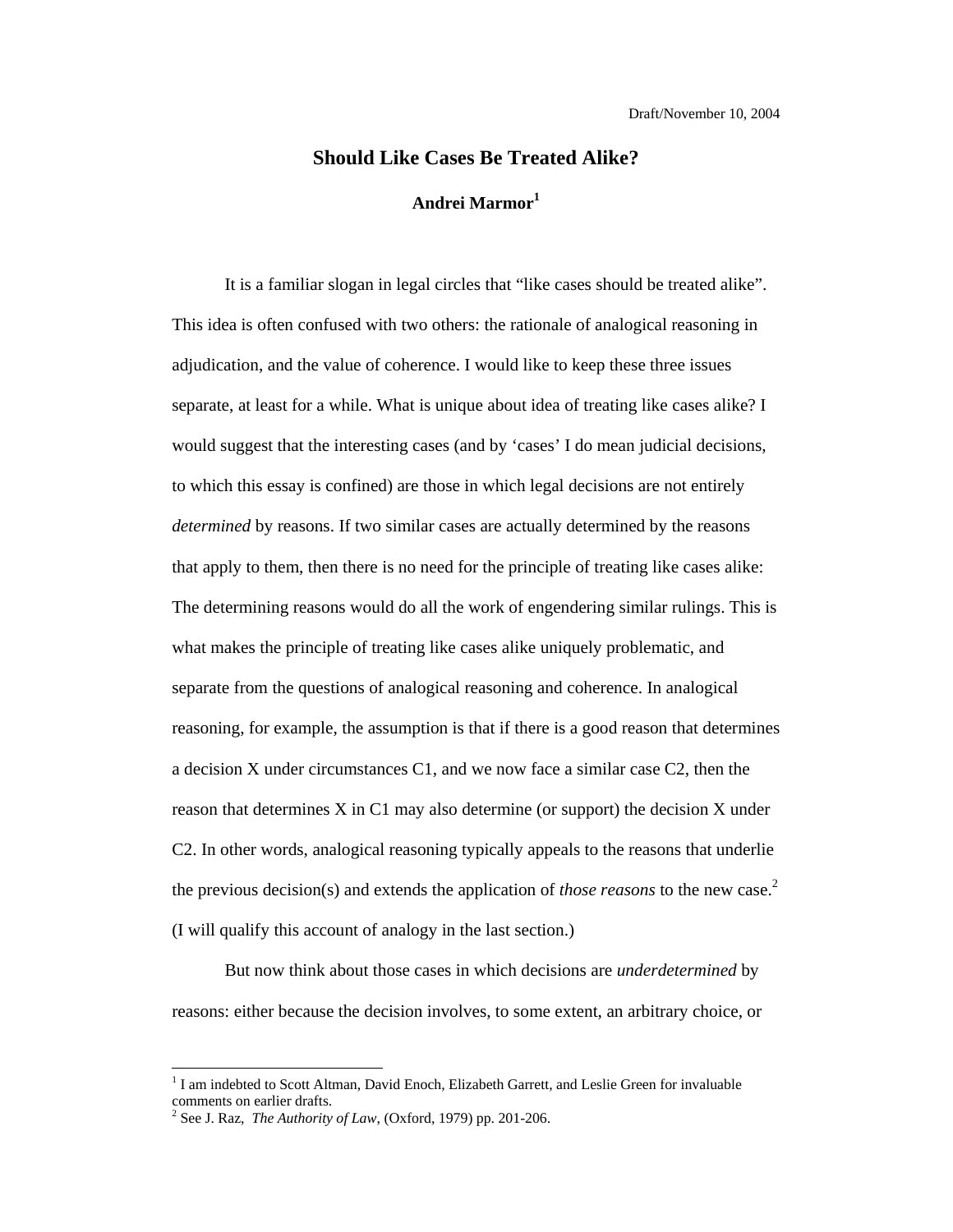because the decision involves a choice between incommensurable values, or because the relevant reasons are indeterminate (due to moral vagueness, for example). Outside courtrooms, in the ordinary course of our lives, we might try to avoid such decisions or, more commonly, we just make a decision and move on. But the courts must decide, and often judicial decisions, especially of higher courts, actually make the law. So here is the question of treating like cases alike: Are there any good reasons to treat previous judicial decisions as legally binding in similar cases, just because they are similar, that is, even if the underlying reasons of the previous decisions underdetermine the result?

 One might be tempted to think that coherence has something to do with this. But this is far from clear. Coherence would seem to call for a consistent application of reasons.<sup>3</sup> You do not exhibit incoherence by making different decisions under similar circumstances, if the decisions were not quite determined by the reasons that apply to those circumstances. If we assume that the principle of treating like cases alike pertains to decisions which are underdetermined by reasons, coherence, by itself, would not answer our question; at least not generally. (An exception will be discussed in the last section.) Furthermore, this should also alleviate an immediate worry: one could have thought that if similar cases are treated differently, it must follow that (at least) one of them was wrongly decided. If we confine our attention, however, to those cases in which legal decisions are not entirely determined by reasons, this conclusion does not follow.

 $3<sup>3</sup>$  I am not suggesting that coherence is synonymous with consistency. That is certainly not the case. I do assume, however, that coherence applied to practical reason would call for a consistent application of reasons. This assumption does not seem to beg any questions here.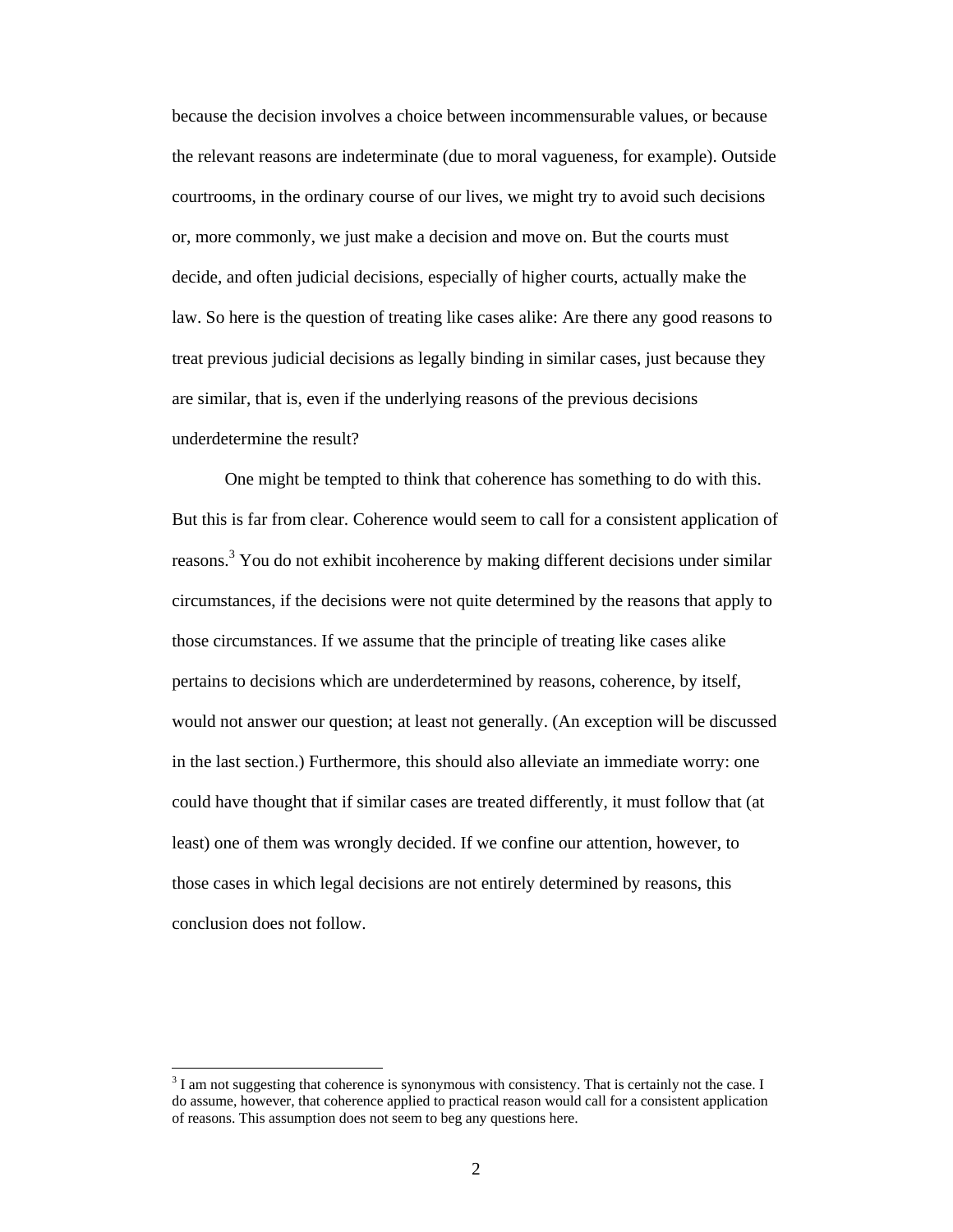#### *1. Examples.*

 $\overline{a}$ 

Let me outline three types of cases where the principle of treating like cases alike is relevant. Consider, first, the case of a judicial decision which is partly based on an arbitrary choice. Determining the exact levels of punishment is a good case in point. Suppose, for example, that a previous legal decision, call it D1, determined that the punishment for an armed robber is 10 years of imprisonment. Let us assume that there are no particular reasons that would support imprisonment for 10 years, as compared with, for example, 8 or  $12<sup>4</sup>$  Now assume that a very similar armed robbery comes before a new court (that is, assume that the cases are identical in all relevant respects, whatever you take the relevant respects to be), say D2. To suggest that there is *a principle* of treating like cases alike, amounts to the suggestion that even if there are no particular reasons to prefer 10 years over 12 (or 8), the court in D2 ought to follow the decision in D1 and impose the 10 years. And this would suggest that it would be wrong for the court in D2 to opt for a different level of punishment of, say, 12 years.

It is tempting to say that none of this should matter. After all, the assumption was that within the range of 8-12 years, any decision would be just as good as any other. So why should we care? Well, for one, the convict would care, and quite a bit. Could he not reasonably complain that if the convict in D1 was punished with 10 years of imprisonment, it would be wrong to put him away for 12 years? (Recall that we have assumed that the cases are identical in all relevant respects.) True, the convict in D2 cannot claim that the 12 years would be, in itself, somehow disproportionate or inappropriate. We have assumed the contrary. But can he claim that *given* the

 $4$  In other words, you have to assume here that whatever it is that you take to constitute the proportionality and adequacy of punishments allows for a certain range of actual punishments that would be appropriate to the case at hand, and assume that in our case, the range is between 8 and 12 years of imprisonment.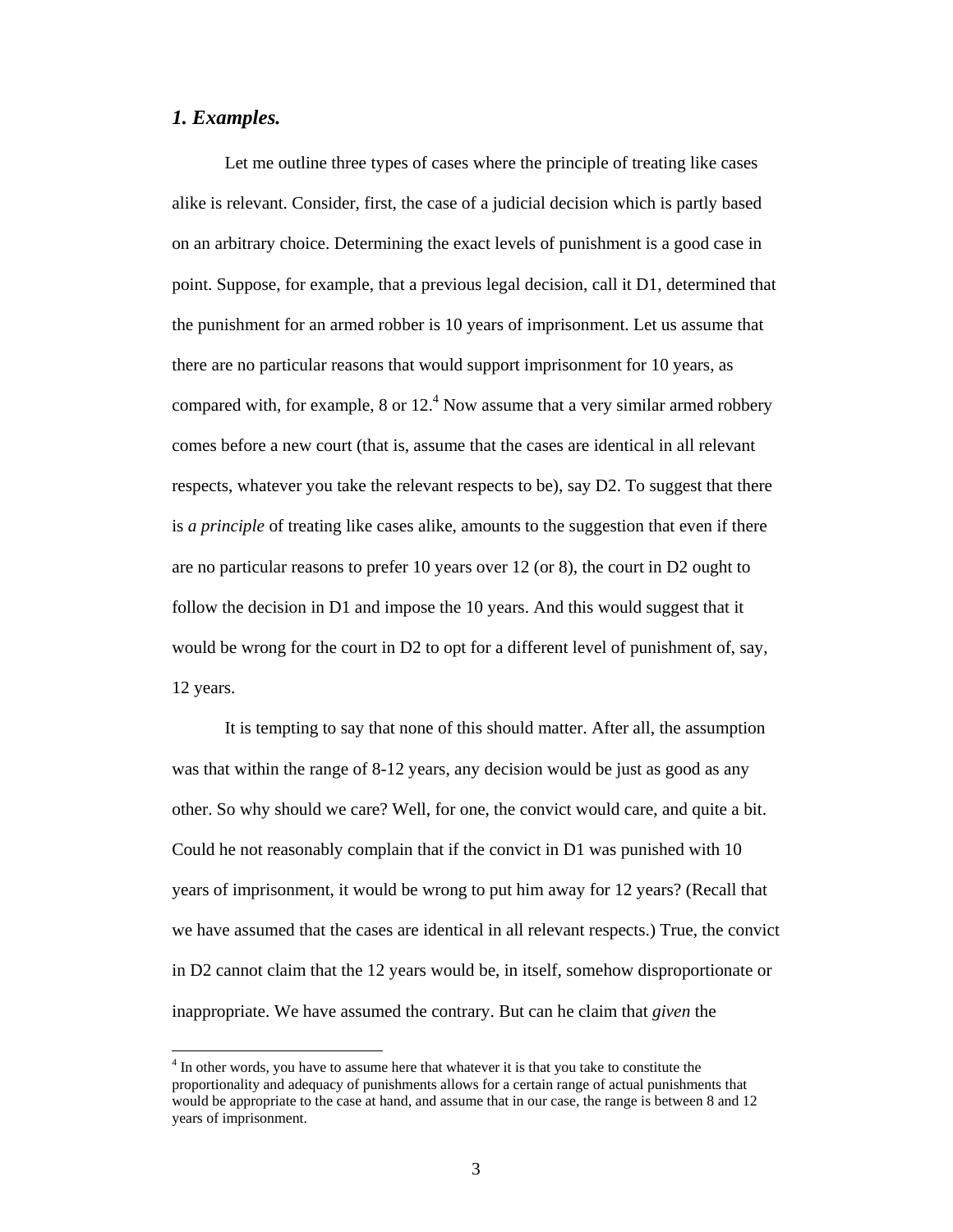previous decision in D1, it would be wrong or unfair? And if the convict is right about this, shouldn't we care about it too?

Now consider the case of a judicial decision which is based on a choice between incommensurable values. Suppose that the court in case D1 had faced a choice between two decisions, A and B, and that the difference between these options is as follows: Option A would score higher on promoting value P (say, economic efficiency) and somewhat lower on promoting a competing value Q (say, environmental protection), whereas option B would amount to the opposite; B would score higher on promoting value Q and somewhat lower on promoting value P. Let us assume, further, that the comparison between A (P>Q) and B (Q>P) is basically incommensurable or, in any case, not determinable by reasons.<sup>5</sup> Now suppose that the court in D1 opted for A. Should this choice amount to a binding decision so that in a future case, D2, which is similar in all relevant respects, the court ought to follow D1 only because like cases should be treated alike? Or would it be reasonable on part of the court in D2 to recognize that the choice in D1 was not supported by reasons which can determine a preference of A over B, and therefore the court in D2 should be free to opt for decision B?

Finally, consider the case of moral vagueness. Judicial decisions often have to determine whether to apply a certain moral (or other evaluative) concept to the case at hand.<sup>6</sup> The case may turn on the question of whether, say, action P is really

 $<sup>5</sup>$  A choice between A and B is incommensurable if it is the case that none of these relations between A</sup> and B obtain: 'A is better than B', 'B is better than A', and 'B is equal to, or on par with A'. For an interesting distinction between standard accounts of incommensurability and indeterminacy of evaluative comparisons, see J. Broome, 'Is Incommensurability Vagueness?', in R. Chang (ed.), *Incommensurability, Incomparability, and Practical Reason*, (Harvard, 1997), 67. For my purposes here, however, it does not matter which type of indeterminacy applies.

<sup>&</sup>lt;sup>6</sup> Needless to say, courts have to make decisions on borderline cases (due to vagueness) in countless non-moral cases as well. I have chosen the example of moral vagueness for two reasons: first, in order to make my own case stronger, purporting to show that even in morally significant decisions, like cases need not be treated alike. Secondly, in many of the non-moral cases a decision on borderline cases would be one of the examples mentioned in the first category, namely, decisions which are based on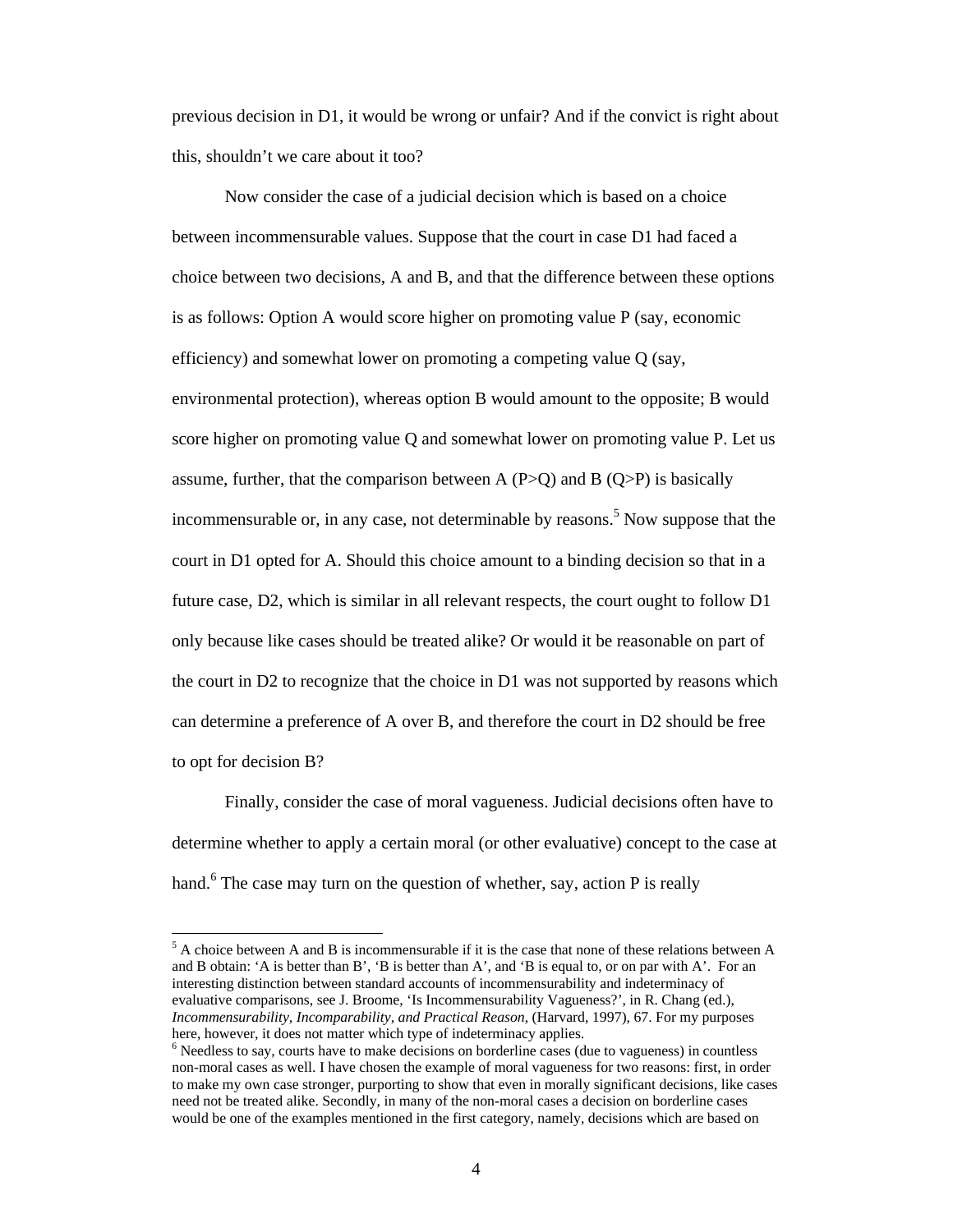'dishonest', or not. Honesty, let us assume, is a moral concept, and like any other concept, it would have some borderline cases due to its inevitable vagueness. A deliberate lie, for instance, is typically dishonest, but not always. Some "white lies" are not dishonest at all, and some would be borderline cases. (Consider this example: Teachers and educators may encourage a troubled student by slightly exaggerating his or her achievements or talents, etc,; surely, at some point, the exaggeration would become dishonest, but it is unidentifiable at what point such 'white lies' become dishonest.) In other words, there is no reason to assume that moral concepts are free from vagueness.<sup>7</sup> And there is no reason to deny that some of the decisions courts have to make are about the application of such concepts to borderline cases. But then, if it is a morally borderline case, the decision of the court cannot be described as one which is determined by the relevant moral reasons. (Perhaps the decision is warranted by other relevant moral reasons, but that is beside the point now.) If the court has to decide whether action P is 'dishonest', and P falls within the borderline of 'honesty', then the decision is, ex hypothesis, underdetermined by what 'honesty' really requires.

You might think that such legal decisions on morally borderline cases should be avoided. Perhaps so, but they cannot be avoided, not entirely anyway. It is true that in some cases, the law purports to have a margin of safety, phasing out borderline cases as if they are 'no' cases. A good example is the *rule of leniency* in criminal law, which basically prescribes that unless an action falls well within the meaning of the offense, it should be regarded as if it doesn't. This is a noble attempt to phase out

basically arbitrary choices. On the relation between arbitrariness and decisions on borderline cases, see T. Endicott, *Vagueness in Law*, (Oxford, 2000), 186-190. 7

 $<sup>7</sup>$  I share the view of Russ Shafer-Landau that moral vagueness does not necessarily entail antirealism</sup> about morality, even though, as he rightly claims, vagueness in morality stems from a real fuzziness of moral predicates. See his 'Vagueness, Borderline Cases and Moral Realism', *32 American Philosophical Quarterly*, (1995), 83.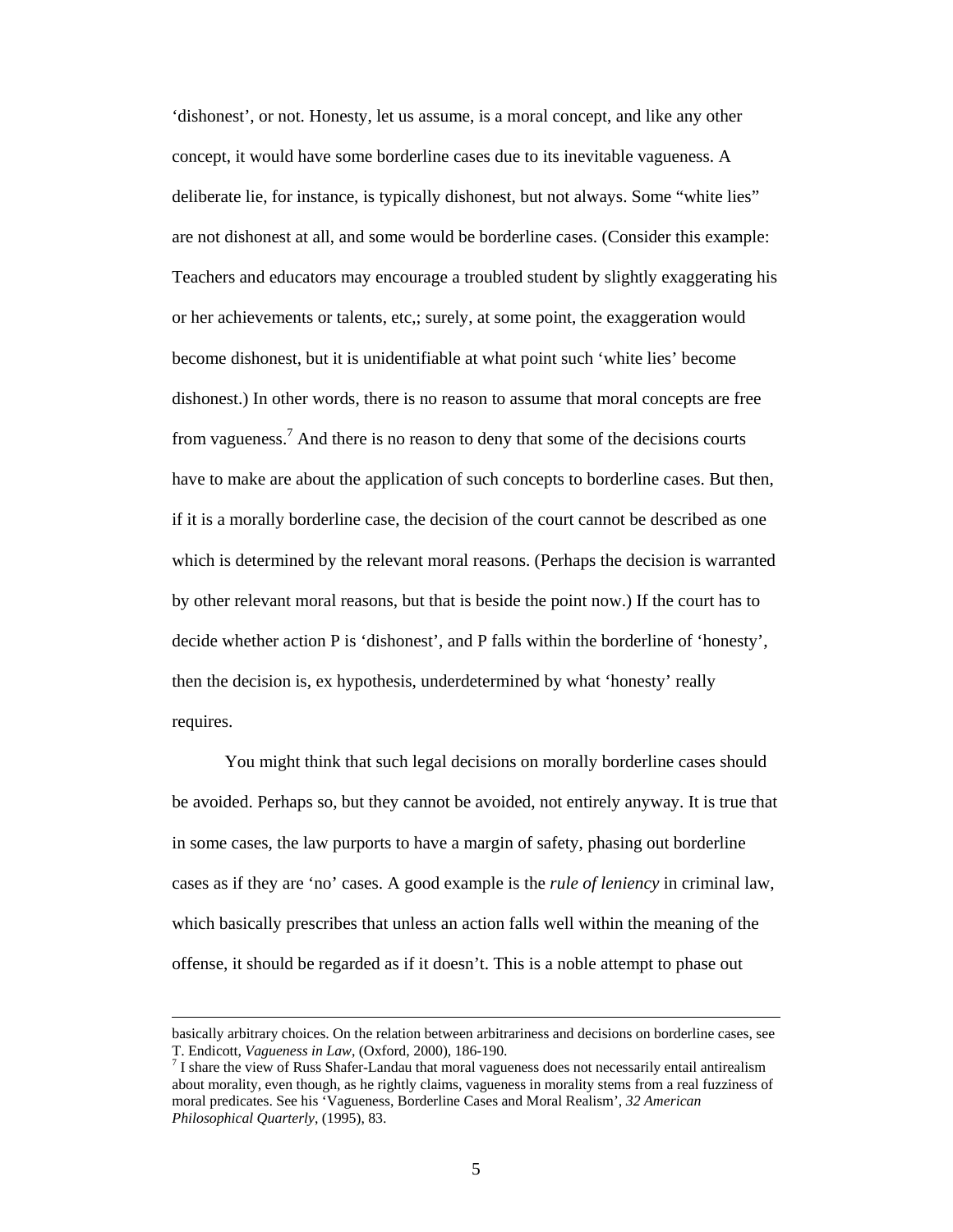borderline cases, but it doesn't always work. First, these kind of precautions are rare outside the sphere of the criminal law, and even there, they are not (and perhaps cannot be) consistently applied. Secondly, and more importantly, as we know very well, vagueness cannot be eliminated, and even if you employ a generous margin of safety, you are still left with second-order vagueness (viz., vagueness about where the borderline cases begin). $8$ 

 So now suppose that the court in D1 decides that action P, which, we assumed, is a borderline case of 'honesty', is dishonest. Should this decision be legally binding on future courts? (I am not asking whether it *is* a legal duty, but whether it *ought* to be one.) If the court in D2 faces a very similar case (that is, again, assume that D2 is identical in all relevant respects), should it be bound to decide D2 according to D1, just because the cases are similar, or should it be allowed to reach the opposite conclusion?

 These three types of cases are not meant to be exhaustive. Other cases would have a similar structure. What they all seem to have in common, however, is the fact that the *reasons* which would justify the previous ruling of the court do not determine the decision in the new case, even when the new case is basically identical in all the relevant respects.<sup>9</sup> Thus the question is whether the mere similarity of the new case to the previous ones is sufficient to consider the previous rulings legally binding; should the new case be decided alike, just because it is alike, even if it is underdetermined by the reasons justifying the previous rulings?

<sup>&</sup>lt;sup>8</sup> On the idea that vagueness in law cannot be eliminated, see T. Endicott, *Vagueness in Law*, 188-192. <sup>9</sup> You may complain that no two cases can be really identical in all the relevant respects, and that is probably right. I need not insist on such identity claims here. I am happy to admit that similarity between legal cases is itself vague, and that we would inevitably face borderline cases here. None of this affects my arguments about the principle of treating like cases alike. Surely two legal cases can be very similar, or roughly identical, in all relevant respects, and that is all we need here.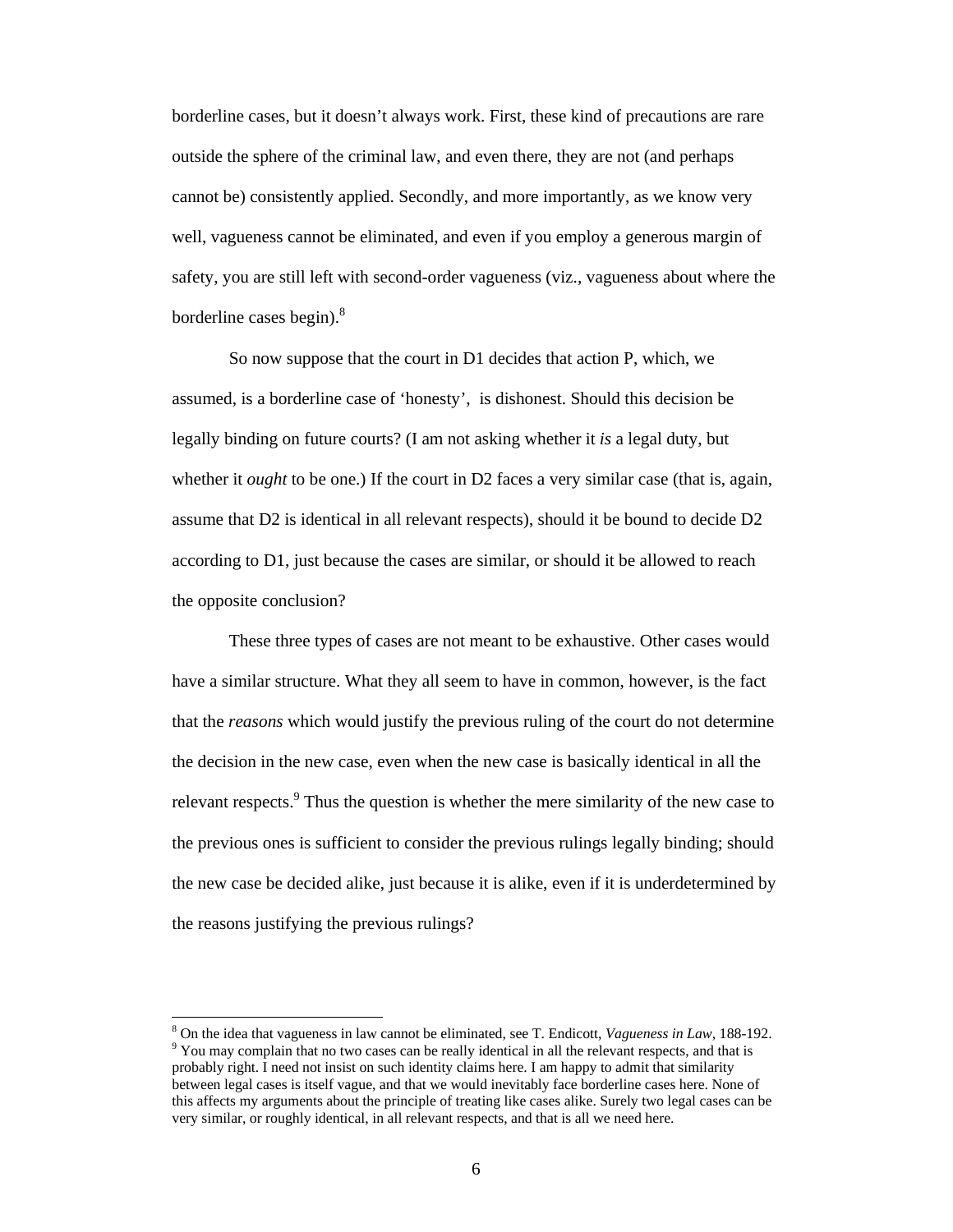#### *2. Justice should be seen.*

 $\overline{a}$ 

There are two main principles that could justify an affirmative answer to this question. Let us consider, first, the idea that is (loosely) expressed by the saying that "Justice should not only be done, but should manifestly and undoubtedly *be seen to be*  done<sup>" 10</sup>. Admittedly, this is a rather crude formulation, since we have seen in detail that there is no real issue of justice involved here. But there may be a value to uniformity of legal decisions in being seen as uniform by the parties concerned, even if there is nothing else to commend the decision but for its similarity with previous decisions. This value, call it the need for justice to be seen, if you like, consists in the assurance that litigants may gain by coming to realize that they are treated equally with others in similar situations. The more you can come to recognize that you are being treated equally with others, the less you have reasons to suspect bias, prejudice, and other distortions that may have affected judicial decisions.

This is a complex value that has both an epistemic and a symbolic aspect. The epistemic aspect relates to the value of uniformity as a safeguard against potential bias. Consider, for example, the case of our armed robber who faces punishment. If he knows that the judge has the discretion to disregard the previous ruling that set the punishment on 10 years, he would not be unreasonable to suspect that if he receives 12 years of imprisonment, it may have been a result of a particular prejudice against him. After all, as we have assumed, there is no particular reason that compels this decision, and therefore the suspicion of bias or prejudice might loom large. Dispelling such suspicions, even when they are actually unfounded, may be valuable in itself. Furthermore, there is a symbolic value to uniformity of decisions that is not insignificant. By requiring the courts to treat like cases alike, the law purports to

 $10$  Attributed to Baron Of Bury Hewart (1870–1943), Remark, Nov. 9, 1923. "Rex v. Surrey Justices," vol. 1, King's Bench Reports (1924).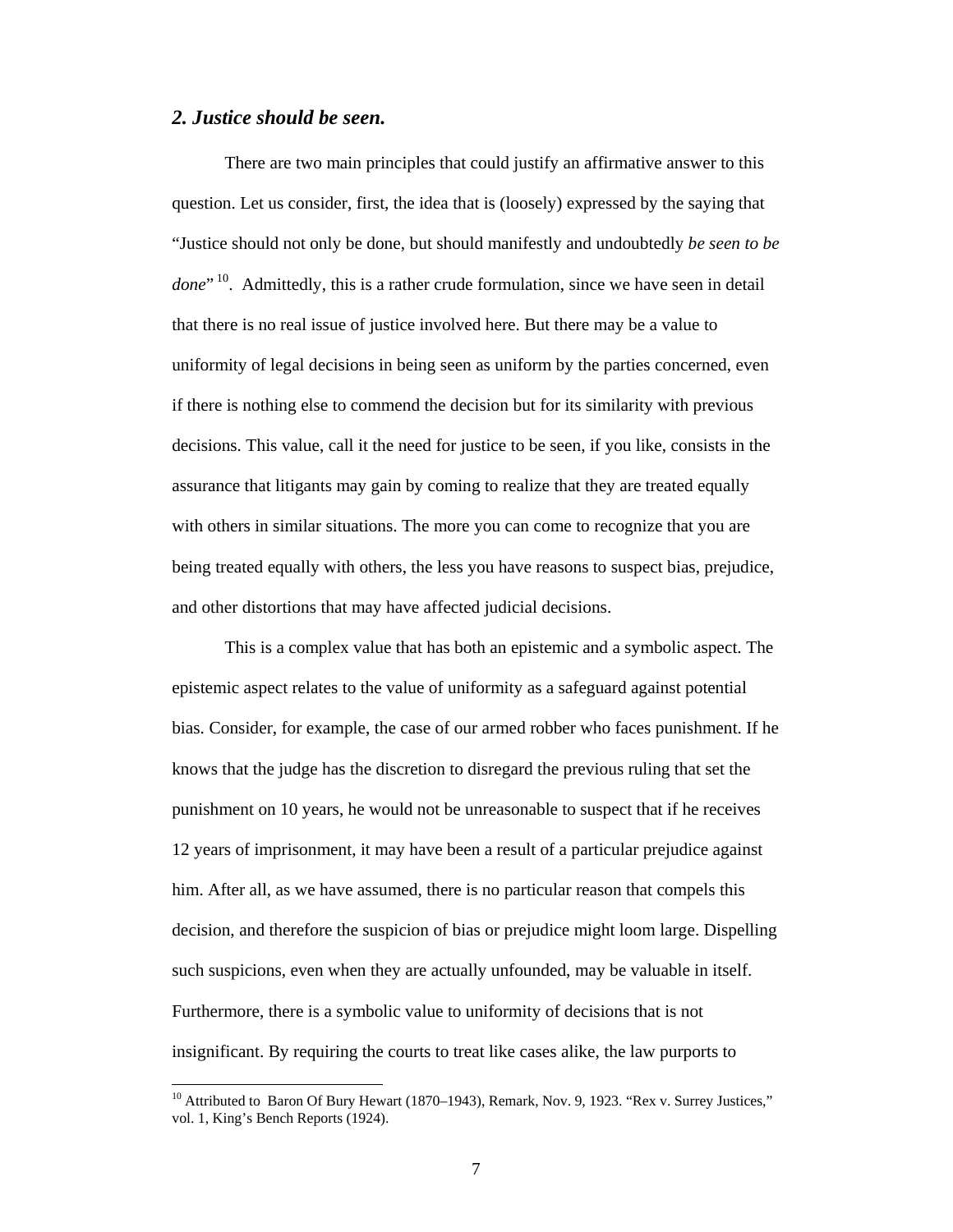assure the litigants that they are treated equally by the law. Even if this is actually an equality that is not called for by the relevant reasons that should determine the case, a public affirmation of such equality may have a symbolic value which is desirable in itself.

The main problem with this reasoning is that it provides some support for the principle of treating like cases alike, but not a very strong one. Generally speaking, concerns about appearances are typically weak and easily defeasible. Consider, for example, the concerns about the possibility of judicial bias or prejudice. One way to alleviate the worry that we may have about the possibility of bias on part of judges is to try to reduce their discretion as much as possible. But this can be a very costly way of achieving what we want. After all, we need judges partly because we expect them to exercise discretion. There may be other ways of reducing the suspicion of bias and prejudice that are just as good, or perhaps even better. The requirement from judges to provide detailed justifications of their rulings which are rendered public, the possibility of appeals, and other forms of institutional checks and balances may constitute more effective ways of convincing potential litigants that they have not been discriminated against.

You may think that this is just a rough generalization, and of course, it is. Furthermore, there may be certain situations in which the danger of a particular bias or prejudice looms large, and then perhaps in those cases, no precaution would be too much precaution. (Unfortunately, certain situations in which racial prejudices are all too present is a notable example that comes to mind.) In other words, it would be fair to say that in some cases the value of justice being seen and not just done is more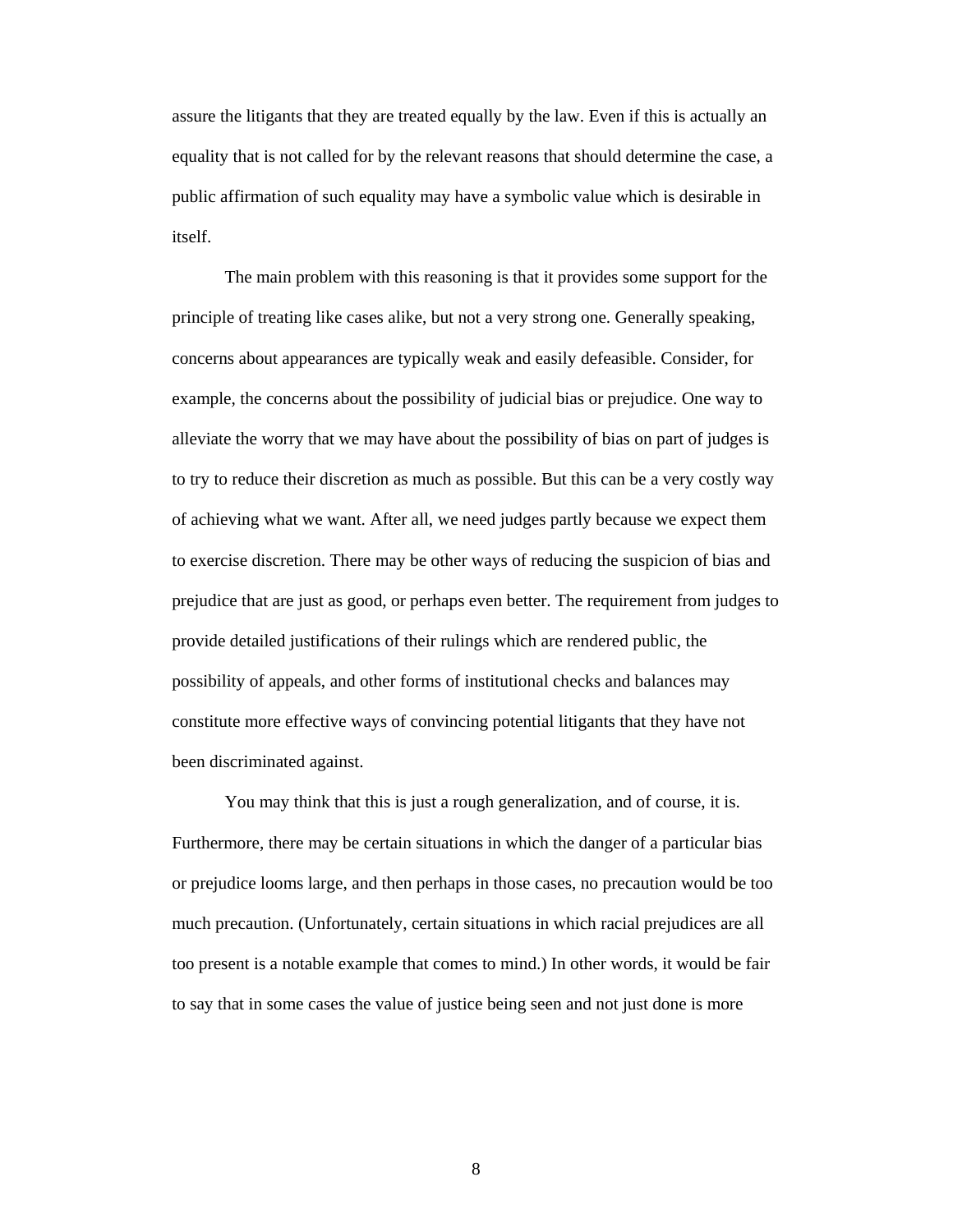important than in other cases.  $11$  Nevertheless, and as a rough generalization indeed, I would venture to guess that public scrutiny and institutional constraints would work better than a practice that would require judges to 'treat like cases alike'. After all, if the judge is indeed biased or prejudiced, it would not take a great deal of ingenuity on her part to show that the case in front of her is not really like the other cases. Judicial resourcefulness in distinguishing cases is almost unlimited.<sup>12</sup>

#### *3. Protected expectations and the value of predictability.*

Perhaps a much stronger case for the principle of treating like cases a like can be made by reference to the value of protected expectations. Potential litigants may have relied on previous judicial rulings and formed expectations about the law that it would be wrong to frustrate. But we must proceed with caution here: Not every expectation potential litigants may have about the law is one which it would be wrong to frustrate. The expectation must be reasonable and legitimate. Part of what makes expectations about the law reasonable and legitimate is that the relevant type of expectations is supported by legal practice. To take an extreme example, in a legal system that does not recognize a doctrine of precedent, potential litigants cannot rely on judicial decisions to make legitimate predictions about the law. If the law tells you that the decisions of higher courts are not binding, you cannot have a legitimate expectation that they would be. So the question of what expectations about the law are legitimate is partly, but crucially, a matter of legal practice. This, in itself, makes the argument about treating like cases alike somewhat circular: unless there is a judicial

<sup>&</sup>lt;sup>11</sup> Scott Altman suggested to me that the stakes may also matter here. The higher the stakes, the more important it might be that justice be seen, since the suspicion of bias or prejudice might be greater. I am not sure what to think about this. I suspect that as an empirical generalization this is too rough.  $12$  I take this also to prove that there is not much to support the idea that a principle of treating like

cases alike can serve as a serious deterrent against the potential prejudice of judges.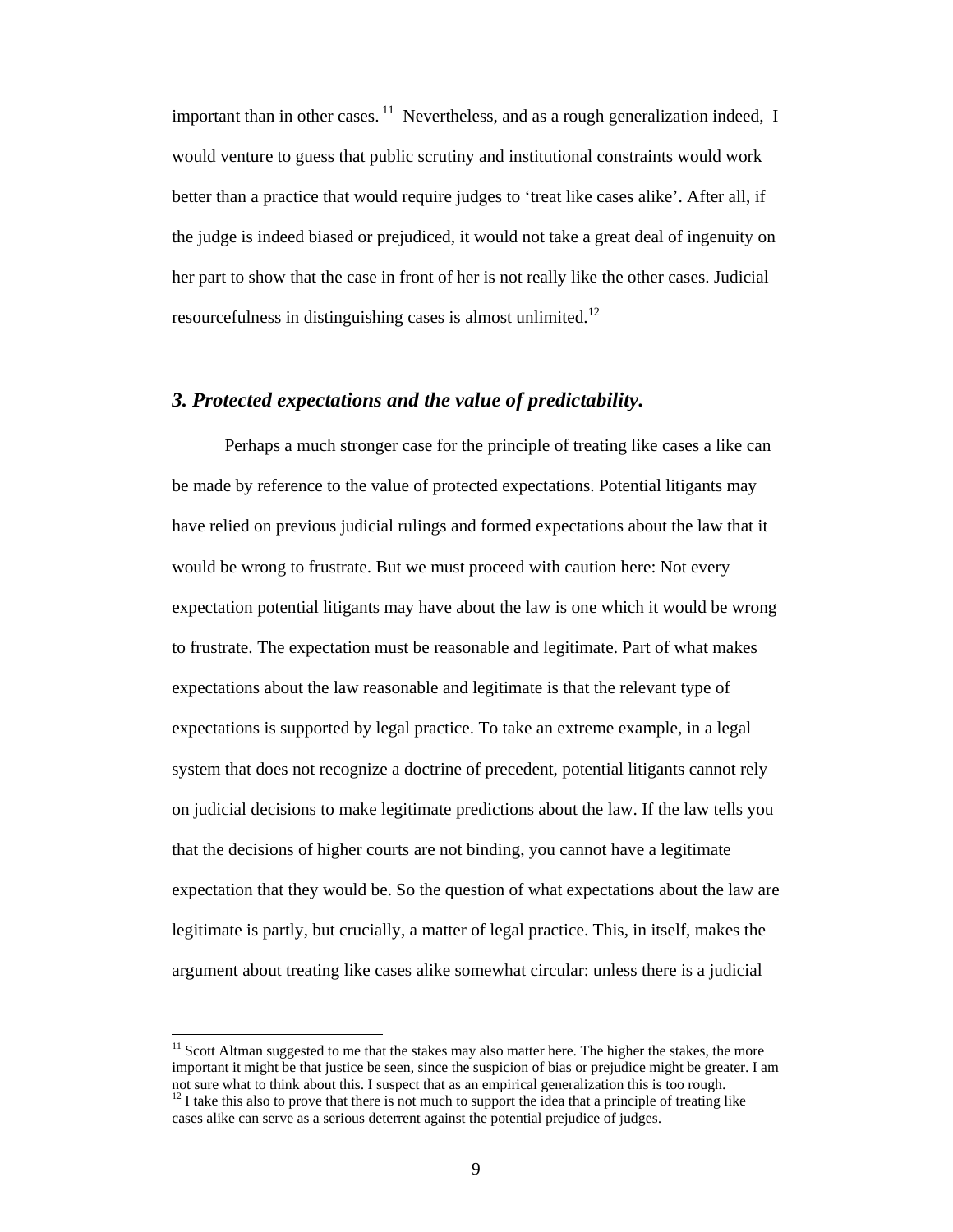practice of treating like cases alike, how can you claim that you have had a legitimate expectation that such cases would be treated alike?

It is not so simple, however. Sometimes we want to make an argument about the importance of protecting expectations even if the kind of expectations in question is not yet supported by legal practice. In such cases we argue that legal practice *ought to* protect the relevant expectations because that would be a good thing to do. Certain social goals are better achieved if the judiciary follows bright line rules that parties can rely on and thus predict, with greater accuracy, the content of the law that the courts will enforce. This is the kind of argument that is often made on behalf of clear canons of statutory interpretation: the more such canons of interpretation are clearly laid out and followed by the courts, the greater stability and predictability the law would have, and this, it is argued, is generally a good thing.<sup>13</sup> So can we make a parallel argument about the principle of treating like cases alike? Can we say that even if it is not a practice-based expectation that needs to be protected here, it is the kind of expectation that should be positively encouraged by the courts?

It seems to me that such an argument would be more cogent in some cases than others. For instance, it is rather doubtful that accurate predictability is valuable in the case of punishments. There is no reason to assume that potential criminals should be able to predict, as accurately as possible, what their punishment might be. It would probably not enhance the deterrent effect of the penal system,  $14$  and, as long as punishment is kept well within permissible boundaries, fairness should not be a concern either. Criminal punishment is not like a tax that criminals have to pay on their anti-social behavior. Taxes should be predictable indeed, because people should

 $13$  I am not suggesting here that this is a good argument on behalf of clear canons of statutory interpretation. This is just an example of the form such an argument would have to take.

<sup>&</sup>lt;sup>14</sup> This, of course, is an empirical question. See, for example, Baker, Harel, & Kugler, 'The Virtues of Uncertainty in Law: And Experimental Approach', Iowa L Rev (2004)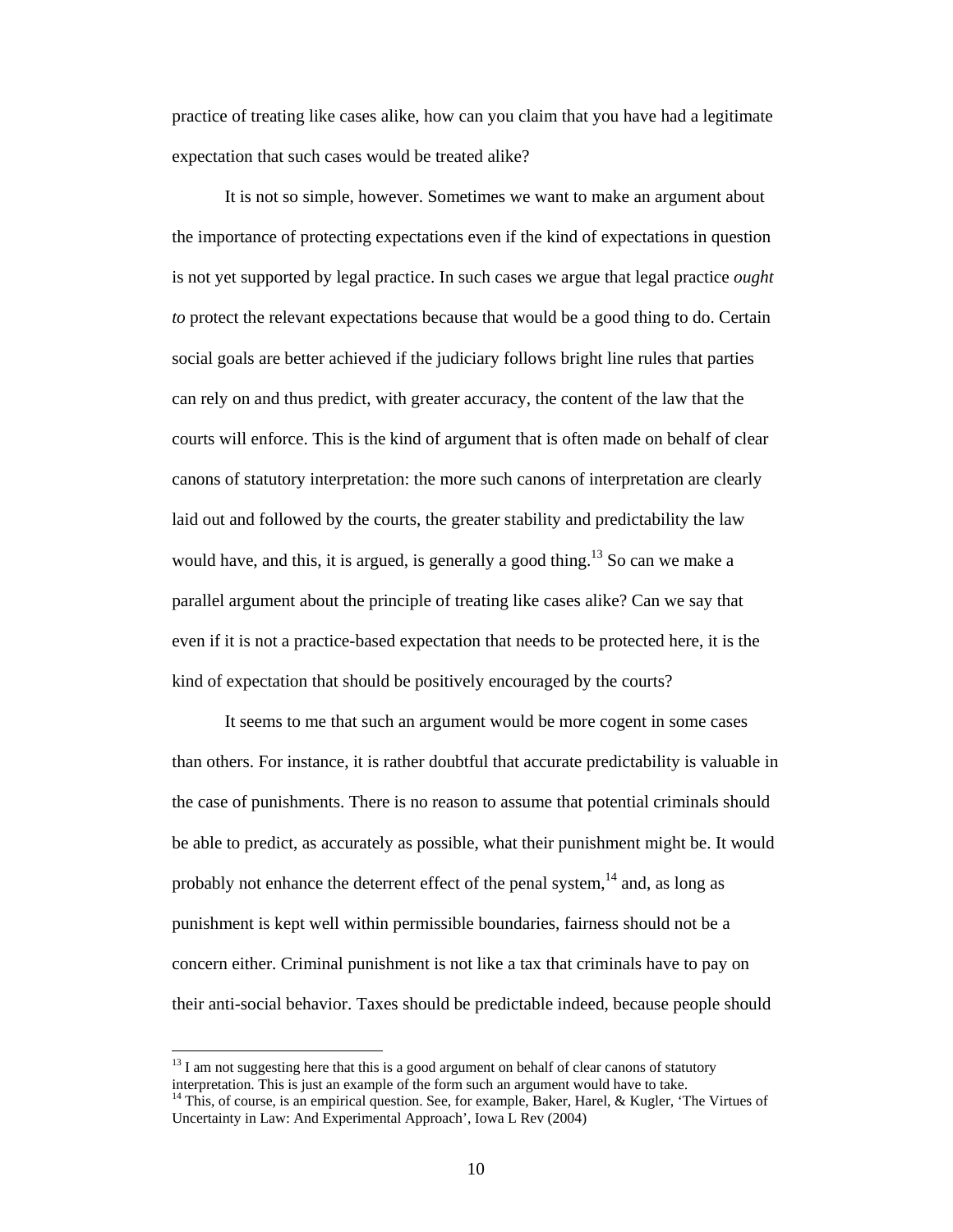be allowed to calculate the costs of their economic activities *ex ante*, and make their relevant choices. In contrast to tax law, the criminal law is there to prescribe modes of conduct that are not permissible. It is not the purpose of the penal system to enable the potential criminals to calculate in advance whether they would rather follow the law and not be punished, or violate it and pay a fixed penalty for it. To be sure, I am not suggesting that we have no reason to maintain a principle of proportionality in punishment. Far from it. My only suggestion is that *within* the range of punishments that are fair and proportional to the crime, accurate predictability serves no desirable social goals.

It may be tempting to think that the case of punishment is unique. In most other areas of the law, it may be argued, the greater the uniformity and predictability of judicial decisions, the better. On closer scrutiny, however, it should become clear that even as a rough generalization, this is not true. Increasing the predictability of judicial decisions is never costless, and often the costs will outweigh the benefits. The more judicial decisions are predictable, the more rigid they are. Generally speaking, rigidity is undesirable because it tends to impede judicial experimentation, innovation, and other, potentially desirable, social changes. It is a truism, but none the less an important one, that there is always a delicate balance that needs to be maintained between the values of predictability of judicial decisions and the values which call for their flexibility.

Consider, for example, the case of judicial decisions that reflect a choice between incommensurable values. To remind the example: we have assumed that the court in D1 had faced a choice between option A, that scores higher on value P and lower on a competing value Q, and option B, which is the opposite, scoring higher on Q and lower on P. We have also assumed that the choice between A and B is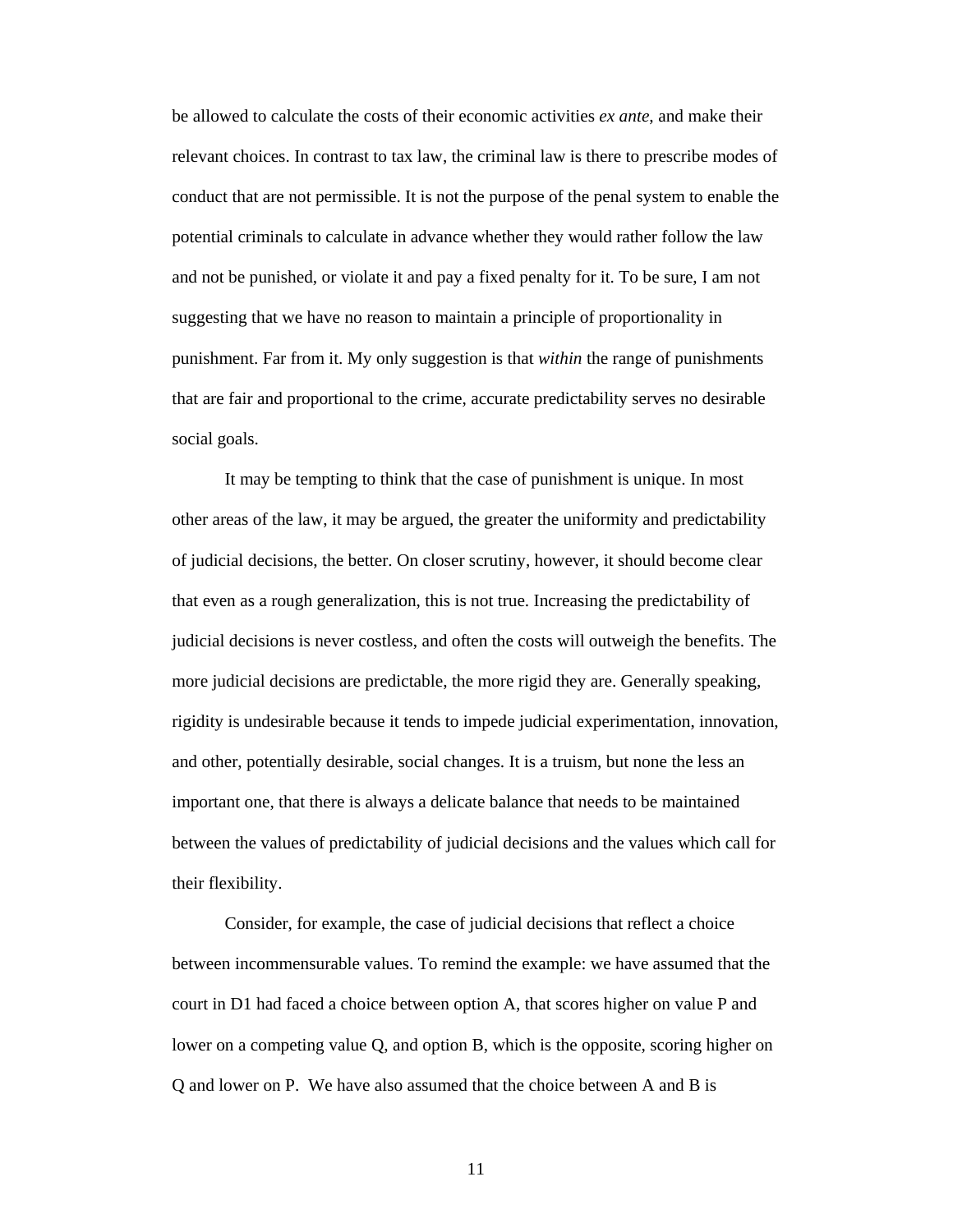basically incommensurable. Now the question is whether faced with a similar case, the court in D2 should follow the decision in D1, only because the cases are similar and a decision in D1 had already been rendered, say, to prefer A over B. Admittedly, an affirmative answer could be justified by an appeal to the ideal of predictability of judicial decisions. But this can hardly settle the issue. There is something to be said in favor of the opposite answer, allowing the court in D2 to experiment with a different choice of values, which is, *ex hypothesis*, not necessarily inferior to the choice of the court in D1.

But why should we allow the courts, you may ask, to engage in social experimentations? For two main reasons. First, there is an epistemic issue here. The actual effects and ramifications of some judicial decisions are often very difficult to assess in advance. It may take years, if not decades, to realize and adequately appraise the social consequences of some judicial decisions. Experimenting with different decisions under similar circumstances might facilitate a better assessment of the effects of various evaluative and other social choices that the courts make.<sup>15</sup> Second, and perhaps more importantly, there is an issue of pluralism and diversity that might be involved here. Even if certain choices between values or mixed goods are, objectively speaking, incommensurable (or otherwise indeterminate by reasons), different people might nevertheless have a preference for one rather than the other option which is not irrational. In other words, incommensurability does not entail indifference. (Even if we assume, for example, that the choice between the life of an

<sup>&</sup>lt;sup>15</sup> Needless to add, there are certain conditions that would have to obtain to make such judicial experiments desirable. For instance, experimentation would be pointless if there is no feedback mechanism that allows us to monitor different effects of judicial decisions. It may also be noted that in federal systems, courts can experiment with different decisions on a regional basis. The desirability of this is manifest in the fact that in most federal systems, the doctrine of precedent is not applied horizontally. This practice is very much in line with my argument in the text. But it should be noted that the possibility of such regional diversity does not exhaust the need to experiment with different decisions under similar circumstances; after all, the issues are not always tied to regional differences.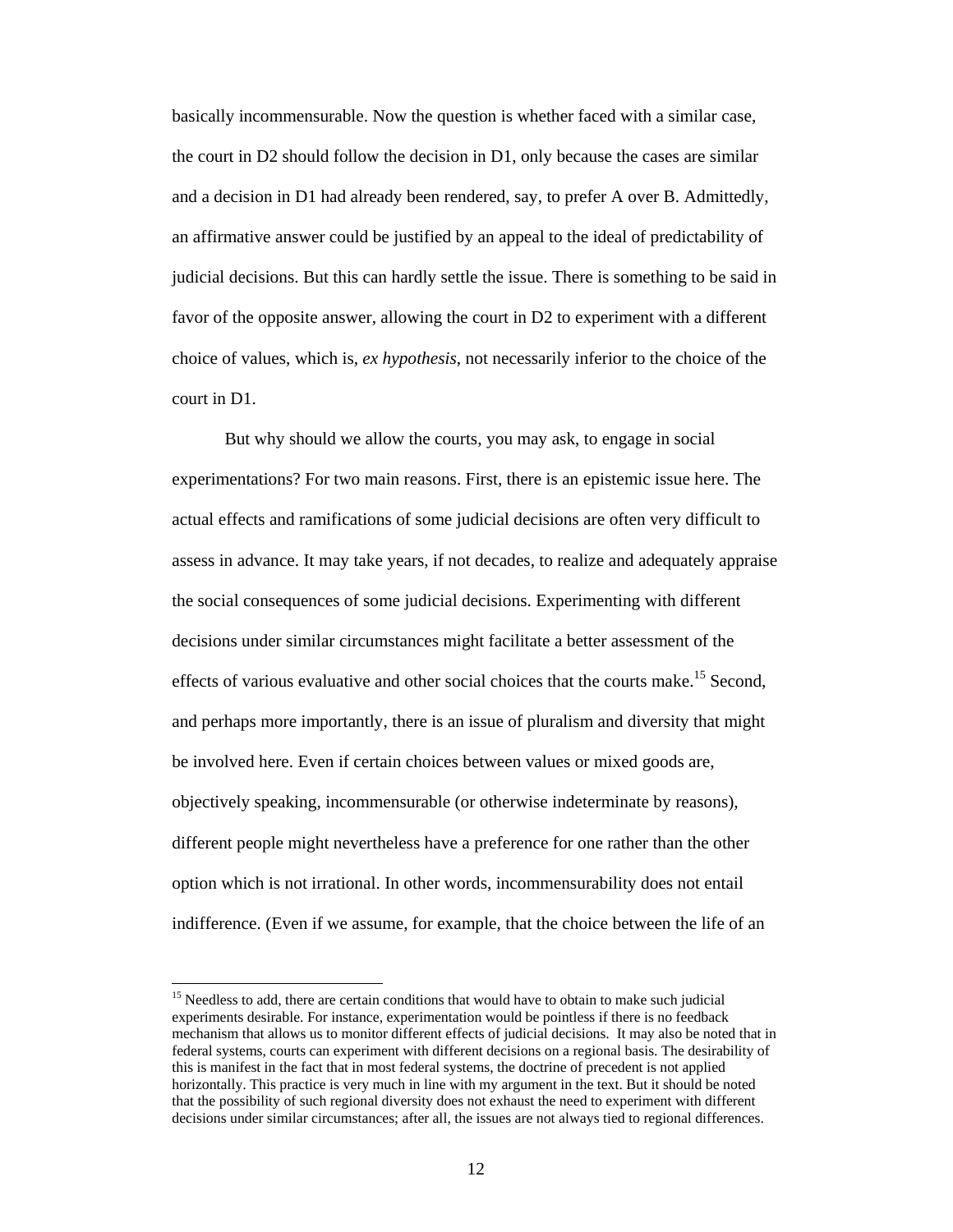academic and that of a merchant banker is basically incommensurable, it doesn't mean that my choice of the former is arbitrary or something that I should not deeply care about.<sup>16</sup>) Thus, allowing the courts to make different choices under similar circumstances may be justified by the need to cater to different populations with divergent needs and preferences. As long as the relevant judicial decisions are morally and otherwise within the bounds of permissibility (as we have assumed all along), courts should be allowed, at least in certain cases, to reach different decisions that reflect different preferences amongst otherwise incommensurable values. The uniformity of decisions that is dictated by the principle of treating like cases alike seriously undermines the courts' ability to respond to the needs of diversity and pluralism.

To be sure, I am not suggesting that these reasons for forgoing uniformity are necessarily present in each and every case. Far from it. But often one, or both of them, are, and this should count against the assumption that the value of predictability of judicial decisions ought to prevail. Thus, treating like cases alike is not necessarily desirable or even warranted.

### *4. The role of analogy and coherence reconsidered.*

 $\overline{a}$ 

 So far I have only considered the principle of treating like cases alike in those cases in which the ruling of previous courts are underdetermined by reasons. It may be worth exploring another possibility: the principle of treating like cases alike may be thought to apply to cases that are determined by *similar reasons*. In order to

<sup>&</sup>lt;sup>16</sup> For a detailed discussion of incommensurability in this and similar contexts, see J. Raz, 'Incommensurability and Agency', in R. Chang (ed.), *Incommensurability, Incomparability, and Practical Reason*, (Harvard, 1997), 110.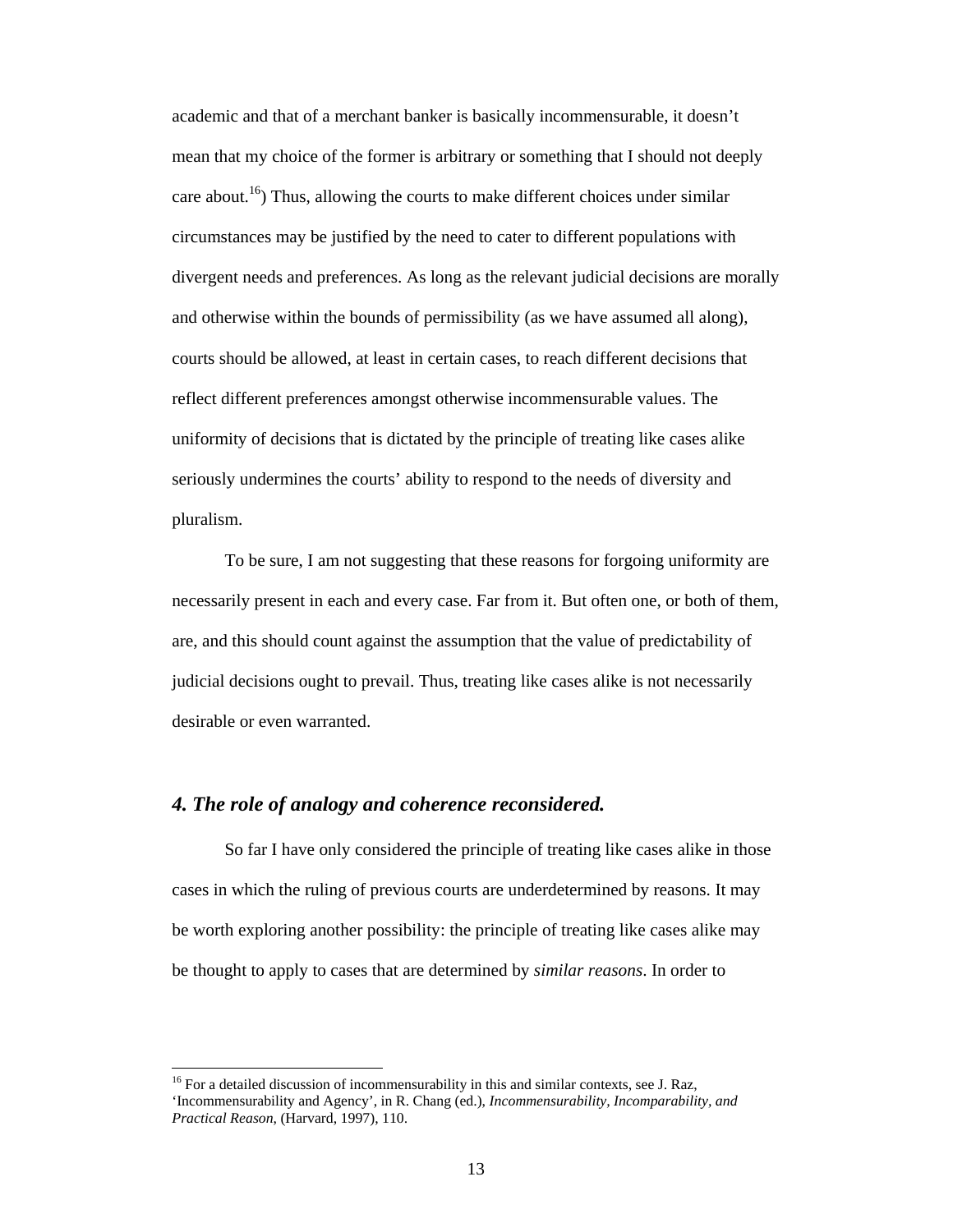explain what I have in mind here, let me draw a distinction between two forms of analogical reasoning in adjudication. Let us call it strong and weak analogy.

 In the case of *strong analogy*, the court draws on previous rulings in order to extract the underlying justification for those rulings and seeks to apply that justification to the novel case. Suppose, for example, that a court decided in D1 that automobile manufacturers must fully disclose the exact technical specifications of the safety features of the cars they manufacture. Now suppose that the new case, D2, concerns a requirement to disclose safety features of mechanical toys. A reasoning by analogy would run as follows: the court in D2 must first try to surmise *what is the underlying reason, or principle*, that actually justifies the court's ruling in D1 to require full disclosure in case of automobile manufacturers; suppose it is principle P. Now, having realized that P justifies the ruling in D1, the court should decide whether P also justifies a similar ruling in D2, with respect to mechanical toys. If it does, the same principle is applied by analogy to the new case. Thus the effect of reasoning by strong analogy is that a certain principle or reason, previously relied on by the courts, is extended to novel cases, but this is only an extension of application, not of the underlying principle itself.  $17$ 

 By contrast, reasoning by *weak analogy* does not apply the very same reason or principle that justifies the previous rulings. Instead, roughly, we would want to say that the court relies on *a similar principle*, one which would be in accord with it, even though it is not the same. Thus consider the following cases: In D1, the court decided

<sup>&</sup>lt;sup>17</sup> This is also why it is correct to say that analogical reasoning typically *extends* previously recognized reasons to determine novel cases. (See J. Raz, *The Authority of Law*, (Oxford, 1979) pp. 201-206.) Suppose that a judicial decision runs as follows: D1: A, B, C, and D  $\rightarrow$  X, where A, B, etc, stand for the legally relevant circumstances of the case, and X for the court's decision. Now assume that in a new case, D2, we only have circumstances A, B, C, but not D (e.g. it is not an automobile manufacturer etc.,.). The question of analogical reasoning is whether we should extend the ruling of D1 to D2 as well; and this, of course, cannot be a mechanical decision. It must be based on the answer to the question of whether the underlying reason(s) which support  $X$  in D1, would also support  $X$  in D2? If the answer is yes, then the court in D2 basically decides that the principle underlying D1 is actually broader in scope than we had previously thought, or that it ought to be such.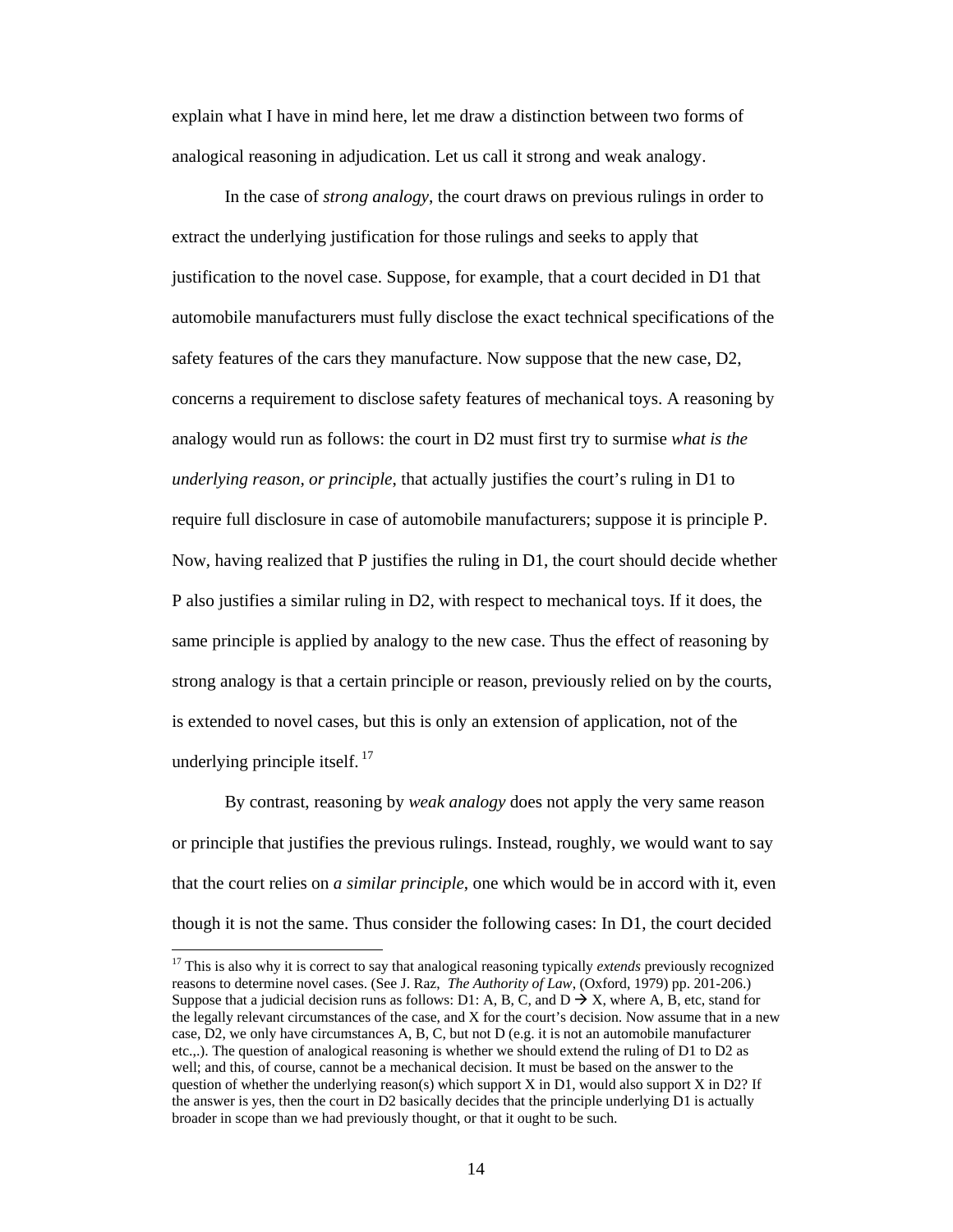that liability exemption clauses in uniform contracts should be subject to a requirement of 'reasonableness'. Suppose that the underlying reason for this ruling, call it P1, consists in the concern about the disparity of information and bargaining power in uniform contracts between the two types of parties to such contracts. Now suppose that the new case, D2, concerns a question about the validity of liquidated damages of uniform contracts and the question is whether any upper limit should be imposed on such liquidated damages. Presumably, the underlying justification for the ruling in D1, that is, P1, does not, by itself, apply to the new question of limits on liquidated damages. After all, different considerations may apply to the questions about exemption clauses and remedies. But there is a clear sense in which a similar principle might be at work in D2, one which would be in accord with the justification of D1: namely, a concern about disparity of power between contractual parties to uniform contracts and the need to protect the relatively weak and vulnerable side. So there is a sense in which a decision by the court in D2 to impose some limits on liquidated damages of uniform contracts would be justified by a principle, say P2, that is *similar* to P1 that justifies the ruling in  $D1$ <sup>18</sup> Similarity is a very vague concept, of course. But we can make it more precise: we could claim that given P1, P2 is required, or at least justified, by considerations of coherence. The assumption would have to be that P2 coheres better with P1 than its alternative. Therefore, it would also make sense to say that *given* P1, P2 would be legally justified.

 To sum up: the use of strong analogy in adjudication is not an instance of treating like cases alike because it actually amounts to the application of basically the

 $18$  You may think that there is a different type of reasoning that is going on here: weak analogy, you may think, simply takes the principle underlying the previous ruling and takes it to a higher level of abstraction, and then it applies the more abstract principle to the new case. Perhaps this is so, but then you have to keep in mind that the higher we ascend in levels of abstraction, the less determinate the principles become. So I suspect that this description does not undermine my point: once you try to apply the more abstract principle to the new case, the same types of concerns will be present.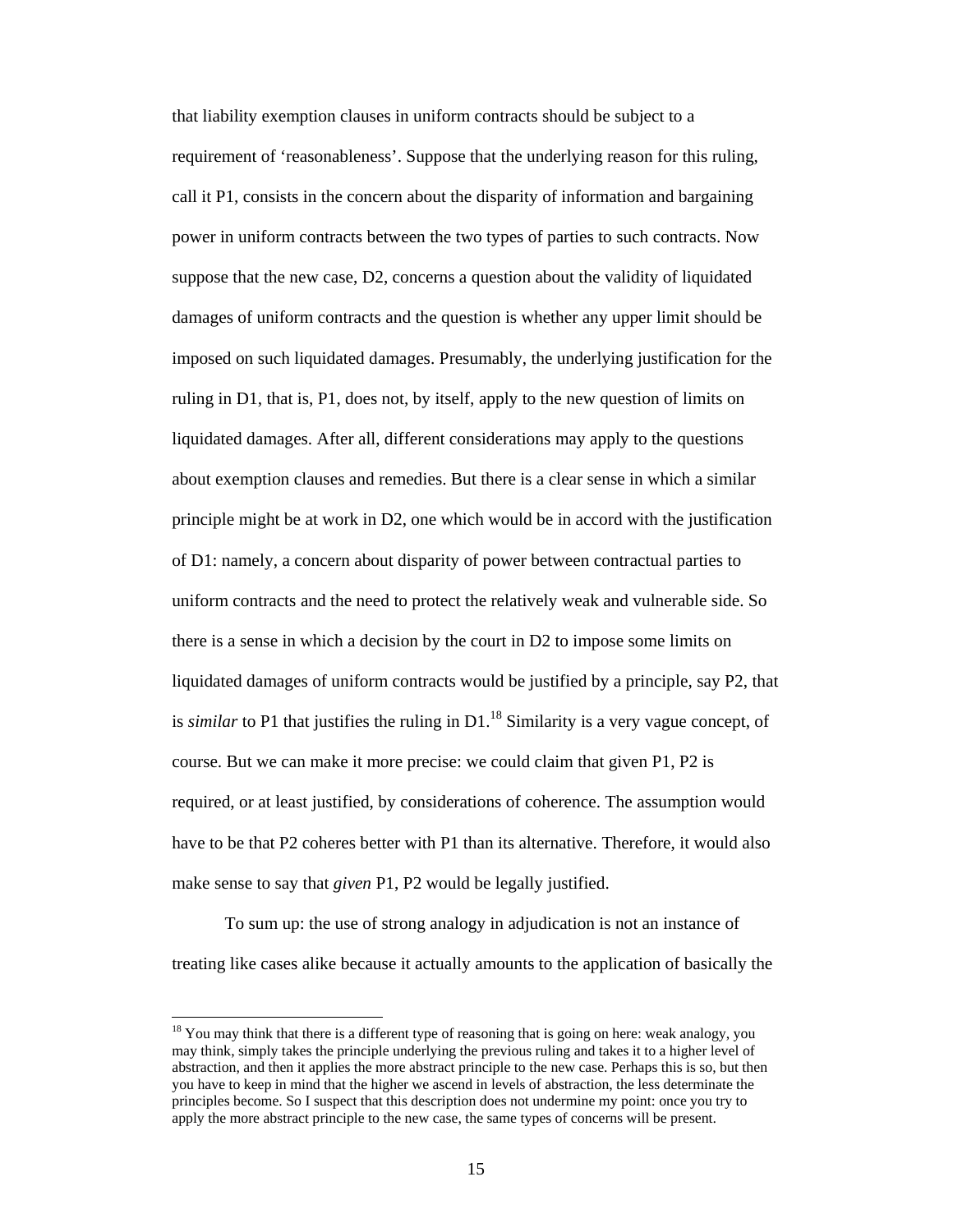same reasons to novel cases. In contrast, it is arguable that the use of weak analogy can be rationalized as an instance of treating like cases alike, and one which is justified by a direct appeal to the value of coherence in adjudication.<sup>19</sup>

Notably, however, once we invoke the concept of coherence here, it should become clear that it takes more than one or two previous rulings to justify reasoning by weak analogy. There must be a larger set of previous decisions pulling in a certain direction, as it were, to make sense of a coherence justification of new decisions. That is so, because any pair of non-contradictory propositions can be made to form part of a coherent set, under some set of other propositions. Unless there is a relatively large set of previous rulings that instantiate a significant number of related reasons or principles, a coherence justification can hardly yield any specific results.

Be this as it may, the value of coherence, I suggest, constitutes both the rationale and the limits of applying the principle of treating like cases alike in the context of weak analogy. The rationale must be derived from the value of coherence in adjudication, and the limits of this value would also point to the limits of weak analogy. A detailed account of the value of coherence in adjudication would exceed the scope of this article.<sup>20</sup> I will confine myself to two concluding remarks. First, I wanted to show that, generally speaking, coherence is not the underlying justification for the principle of treating like cases alike, with the notable exception of weak analogy. Second, as I hope it is clear by now, it should not be assumed that weak analogy is necessarily justified whenever an occasion for its use presents itself. As in other cases of treating like cases alike, there may be very good reasons to treat like

<sup>&</sup>lt;sup>19</sup> The distinction between strong and weak analogy is probably continuous, rather than dichotomous, and it is probably vague, and that means that there are bound to be borderline cases between these two modes of reasoning.

 $20$  For an extensive critic of the value of coherence in adjudication, see J. Raz, 'The Relevance of Coherence' in his *Ethics in the Public Domain*, (Oxford, 1994), 261-309. My own stab at this complex issue is in my *Interpretation and Legal Theory*, Revised Second edition, (Hart Publishing, forthcoming) chapter 4, and my 'Should We Value Legislative Integrity?' (forthcoming).